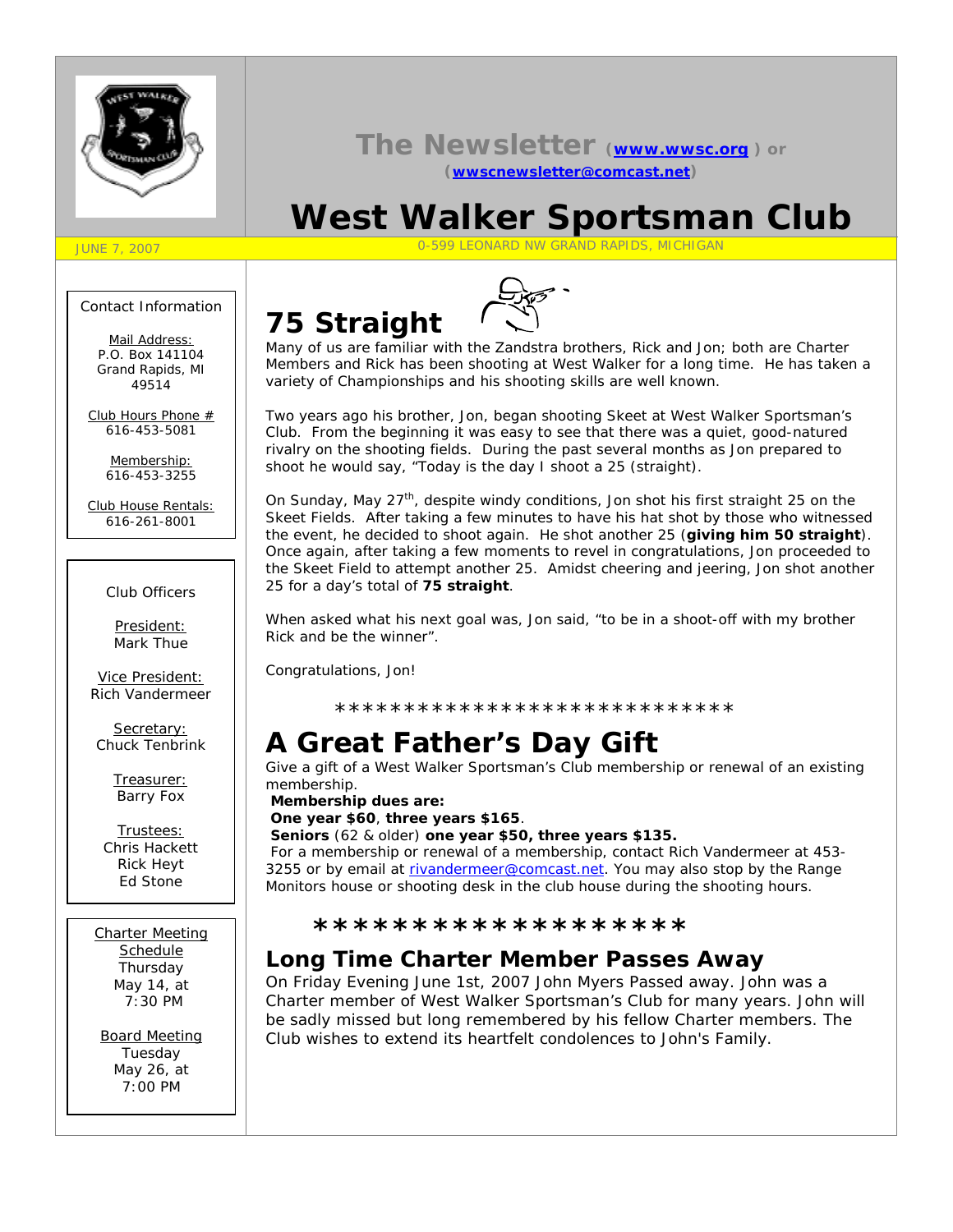

*Archery 3-D League Monday & Tuesday*

*Wednesday*



Spring Shotgun **League Wednesday** 9AM – 12 6PM – 10PM Saturday 10AM -2PM

Sunday

10AM – 2 PM

\*\*\*\*\*\*\*\*\*\*\*\*

Use of the Charter Range is reserved for Charter Members, and or for supervised club activities

\*\*\*\*\*\*\*\*\*\*

Newsletter editor

Russ Hodder 616- 453-6220 *wwscnewsletter@ comcast.net*

Support & Pray for Our Troops

Membership as of 12/31/06 is 1425

## **Hunter Safety Education Classes**

 Are again being held in July and August. Each class is four (4) sessions with Attendance at all sessions mandatory. **Pre-registration is Required.** Class size is limited. Class cost is \$5.00, due at registration.

**The July class meets: The August class meets:** Saturday, **July 21–9am–1pm** Saturday, **August 18-9am-1pm** Tuesday, **July 24–7pm–9pm** Tuesday, **August 21-7pm-9pm** Thursday, **July 26–7pm–9pm** Thursday, **August 23-7pm-9pm** Saturday, **July 28–9am–1pm** Saturday, **August 25-9am-1pm**

To register or for information, contact Ron or Robin Kobel – 453-3645 (after 6:00 p.m.)

#### \*\*\*\*\*\*\*\*\*\*\*\*\*\*\*\*\*\*\*\*\*\*\*\*\*\*\*\*\*\*\*\*\*\*\*\*\*\*\*\*\*\*\*\*\*

## **Range Monitors Wanted**

West Walker Sportsman Club is looking for range monitors. If you are retired or have free time during the daylight hours and are interested in working the rifle ranges and checking memberships one or two days per week, please contact **Mark Thue at 616-791-2128**. These are voluntary positions. Monitors will receive free annual memberships.

#### \*\*\*\*\*\*\*\*\*\*\*\*\*\*\*\*\*\*\*\*\*\*\*\*\*\*\*\*\*\*\*\*\*\*\*\*\*\*\*\*\*\*\*\*

## **MUCC District 5 Shoot**

West Walker Sportsman's Club will be holding the MUCC District 5 Trap and Skeet Shoot on July 15th and 16th. If you are interested in participating in this event please contact Rich Vandermeer at 453-3255 to register.

The cost is \$13.00 per person, per event. You can sign up for Trap or Skeet or Both events.

The standard format is 5 man teams.

#### \*\*\*\*\*\*\*\*\*\*\*\*\*\*\*\*\*\*\*\*\*\*\*\*\*\*\*\*\*\*\*

### More News:

- 1. The winner of the May 2007 Big Gun Raffle is Robert Lancaster  $\#$  221: he wins a Beretta Xtrema2 12ga. semi-auto shotgun.
- 2. WWSC's membership dues have increased by ten dollars as of June 1, 07. Membership dues are:
	- **One year \$60**, **three years \$165**.
	- **Seniors** (62 & older) **one year \$50, three years \$135**.
- 3. WWSC is going to more range improvements this year; you should check the WWSC's Website and the newsletter for potential dates of range work.

## \*\*\*\*\*\*\*\*\*\*\*\*\*\*\*\*\*\*\*\*\*\*\*\*\*\*\*\*\*\*\*\*\*\*\*\*\*\* **West Walker Spring 150**.

Saturday June 2nd inaugural West Walker Sportsman's Club 150. Proceeds from this shoot are being earmarked to purchase a wobble trap. The event was put together by Rick Zandstra, Jon Zandstra & Brian Myers. It consisted of 5 events, Doubles Trap, Singles Trap, Doubles Skeet, Singles Skeet &, 5 stand shot from the NRA Clays Trailer. Trophies were awarded for each event as while as a trophy for the High Overall Shooter. 23 contestants attended the event with many staying to enjoy a great steak dinner after shooting.

 Doubles Trap, Trap & Skeet required a shoot off to determine the final winner. When all the shooting was completed the results were;

| High Overall            | Mark Thue   | Doubles Trap                                                            | Dan Bradley |
|-------------------------|-------------|-------------------------------------------------------------------------|-------------|
| Trap                    | Mark Thue   | Doubles Skeet Jeff Moyer                                                |             |
| Skeet                   | Mike Simcik | 5 Stand                                                                 | Javon Brown |
|                         |             | Rumor has it this shoot may be repeated later in the summer. Watch your |             |
| Newsletter for details. |             |                                                                         |             |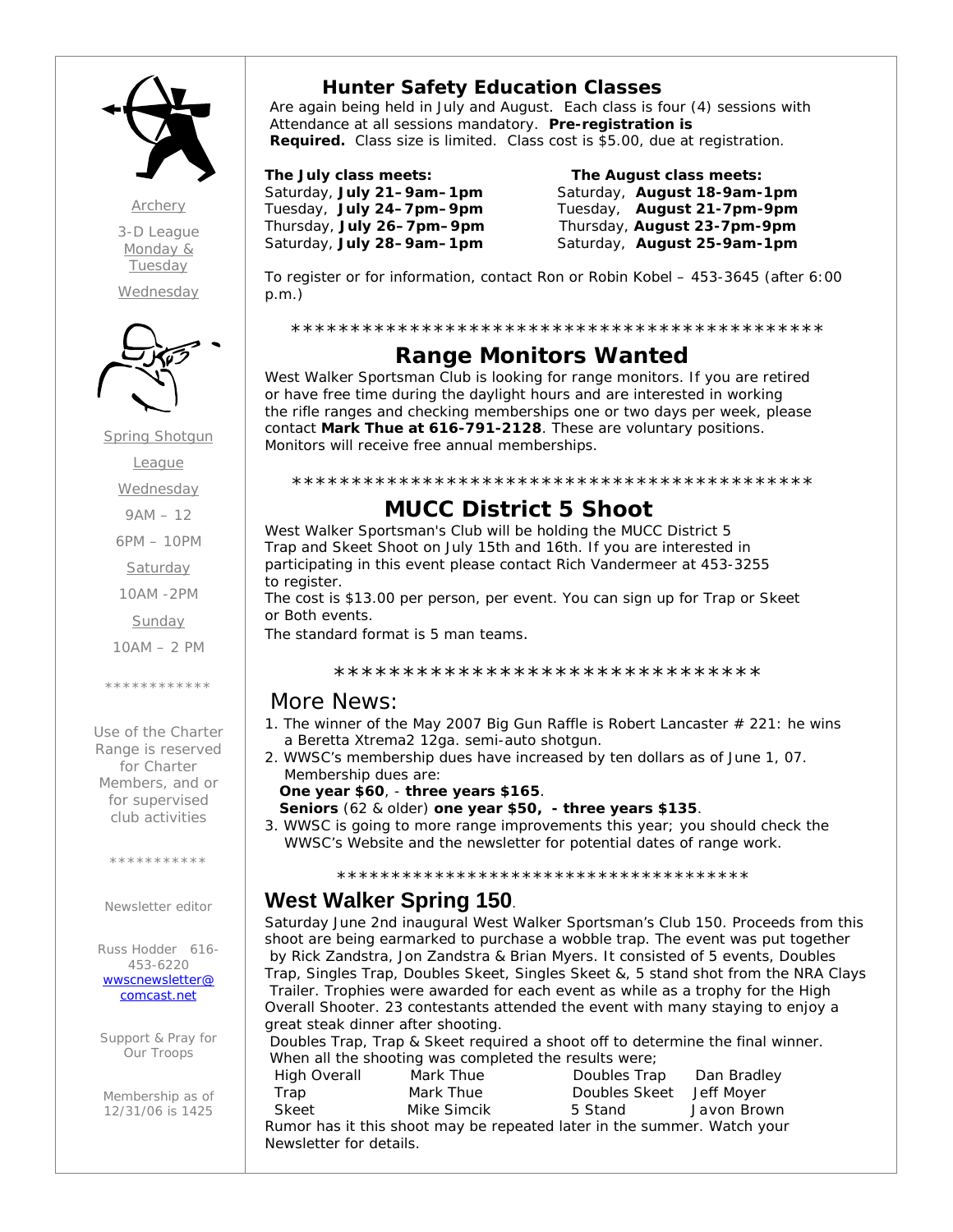# June 2007 **June 2007**

| Sunday                                      | Monday                         | ><br>Tuesda                | Wednesday                               | Thursday               | Friday        | Saturday                                                |
|---------------------------------------------|--------------------------------|----------------------------|-----------------------------------------|------------------------|---------------|---------------------------------------------------------|
|                                             | 28<br>Vay                      | 29<br>May                  | 30 <sub>o</sub><br>Nay<br>Archery       | $\overline{3}$<br>Nay  |               | $\mathbf{\Omega}$                                       |
|                                             | 3D Archery League              | 3D Archery<br>League       | Spring Shotgun League                   |                        |               | West Walker Spring 150                                  |
|                                             |                                |                            | 6PM-10PM<br>9AM-12                      |                        |               | Spring Shotgun League<br>10AM-2PM                       |
| $\overline{\mathcal{E}}$                    | 4                              | LO                         | $\circ$<br>Archery                      |                        | $\infty$      | $\bullet$<br>Last Day of                                |
| Spring Shotgun League                       | 3D Archery League              |                            | Spring Shotgun League                   |                        |               | League 10AM-2PM<br>Spring Shotgun                       |
| 10AM-2PM                                    |                                | 3D Archery<br>League       | 9AM-12 noon                             | West Michigan<br>Duck  |               | Steel Plate Shoot                                       |
|                                             | Meeting 7:00 PM<br><b>NWTF</b> |                            | 6PM-10PM                                | Hunters meeting 7PM    |               | 10AM-3PM                                                |
|                                             |                                |                            |                                         |                        |               | Tournament 9AM-<br>Youth Field Day<br>ASA 3D<br>1:30PM  |
| $\overline{10}$<br>Trap & Skeet<br>10AM-2PM | Ξ                              | $\frac{2}{3}$              | $\frac{3}{2}$<br>Archery                | $\overline{1}$         | $\frac{1}{2}$ | $\frac{6}{2}$<br>Trap & Skeet                           |
|                                             |                                | 3D Archery                 |                                         |                        |               |                                                         |
| ASA 3D Tournament<br>9AM-1:30PM             | 3D Archery League              | League                     | 9AM-12 noon<br>Trap & Skeet<br>6PM-10PM | Charter Meeting 7:30PM |               | IHMSA Silhouette Match<br>10AM-2PM                      |
|                                             |                                |                            |                                         |                        |               |                                                         |
| $\overline{17}$                             | $\frac{8}{1}$                  | $^{9}$<br>3D Archery       | 20<br>Archery                           | $\overline{21}$        | 22            | 23<br>Trap & Skeet                                      |
| No Trap & Skeet<br>Fathers Day              | 3D Archery League              | League                     | 9AM-12 noon<br>Trap & Skeet<br>6PM-10PM |                        |               | 10AM-2PM                                                |
|                                             |                                |                            |                                         |                        |               |                                                         |
| 24                                          | 25                             | 26<br>3D Archery<br>League | 27<br>Archery<br>Trap & Skeet           | 28                     | 29            | 30<br>Trap & Skeet                                      |
| Trap & Skeet<br>10AM-2PM                    | 3D Archery League              | Meeting<br>WWSC Board      | 9AM-12 noon<br>6PM-10PM                 |                        |               | SASS Mich. State<br>Championship<br><b>Black Powder</b> |
|                                             |                                | 7PM                        |                                         |                        |               |                                                         |